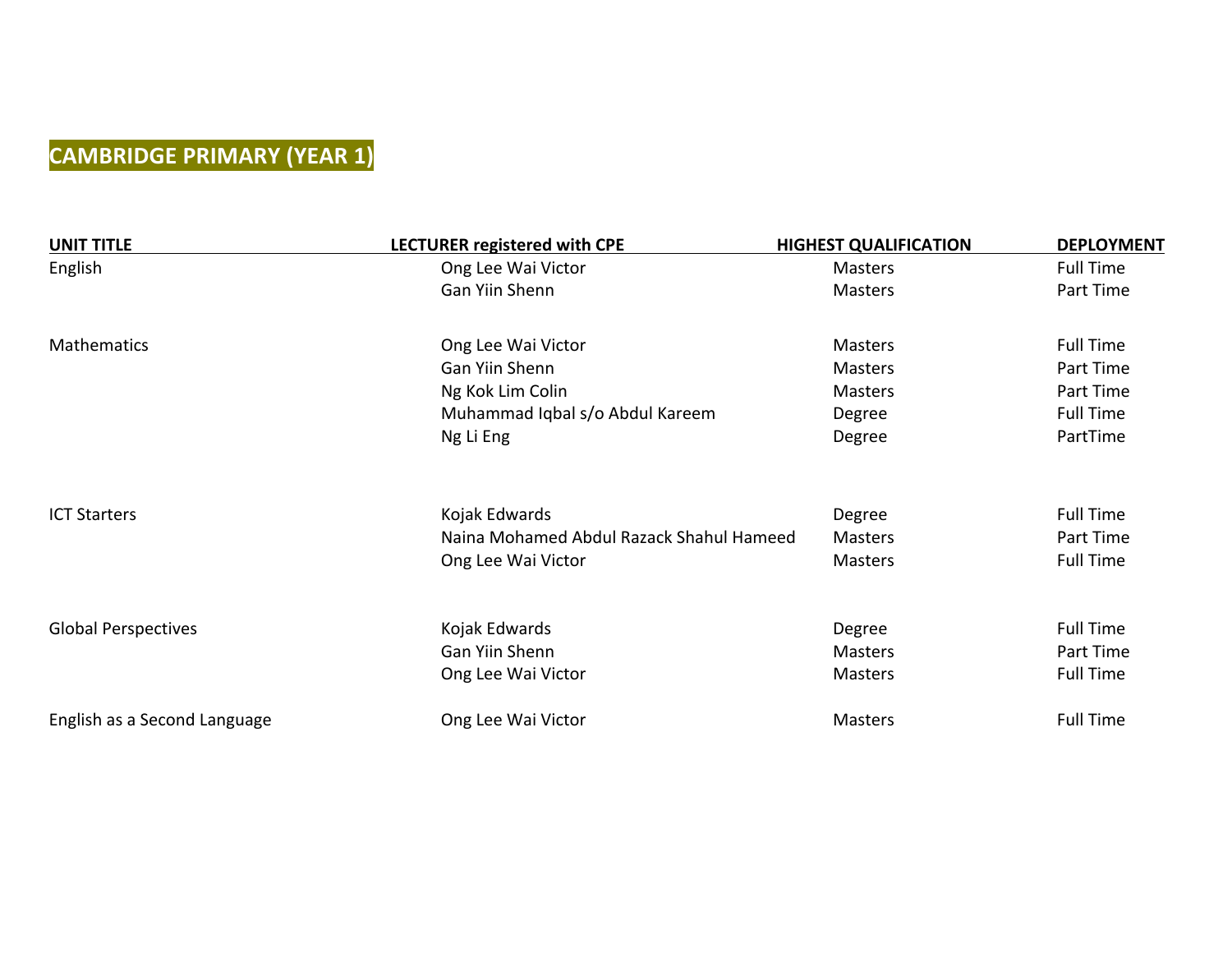#### **CAMBRIDGE PRIMARY (YEAR 2)**

| <b>UNIT TITLE</b>            | LECTURER registered with CPE                          | <b>HIGHEST QUALIFICATION</b> | <b>DEPLOYMENT</b> |
|------------------------------|-------------------------------------------------------|------------------------------|-------------------|
| English                      | Ong Lee Wai Victor                                    | <b>Masters</b>               | <b>Full Time</b>  |
|                              | Gan Yiin Shenn                                        | <b>Masters</b>               | Part Time         |
| <b>Mathematics</b>           | Ong Lee Wai Victor                                    | <b>Masters</b>               | <b>Full Time</b>  |
|                              | <b>Gan Yiin Shenn</b>                                 | <b>Masters</b>               | Part Time         |
|                              | Ng Kok Lim Colin                                      | <b>Masters</b>               | Part Time         |
|                              | Muhammad Iqbal s/o Abdul Kareem                       | Degree                       | <b>Full Time</b>  |
|                              | Ng Li Eng                                             | Degree                       | PartTime          |
| Science                      |                                                       |                              | <b>Full Time</b>  |
|                              | Muhammad Iqbal s/o Abdul Kareem<br>Ong Lee Wai Victor | Degree<br><b>Masters</b>     | <b>Full Time</b>  |
|                              | Ng Kok Lim Colin                                      | <b>Masters</b>               | Part Time         |
|                              | Jawahar Ali Mohamed Javid Naseem                      | Degree                       | <b>Full Time</b>  |
|                              |                                                       |                              |                   |
| <b>ICT Starters</b>          | Kojak Edwards                                         | Degree                       | <b>Full Time</b>  |
|                              | Naina Mohamed Abdul Razack Shahul Hameed              | <b>Masters</b>               | Part Time         |
|                              | Ong Lee Wai Victor                                    | <b>Masters</b>               | <b>Full Time</b>  |
| <b>Global Perspectives</b>   | Kojak Edwards                                         | Degree                       | <b>Full Time</b>  |
|                              | <b>Gan Yiin Shenn</b>                                 | <b>Masters</b>               | Part Time         |
|                              | Ong Lee Wai Victor                                    | <b>Masters</b>               | <b>Full Time</b>  |
| English as a Second Language | Ong Lee Wai Victor                                    | <b>Masters</b>               | <b>Full Time</b>  |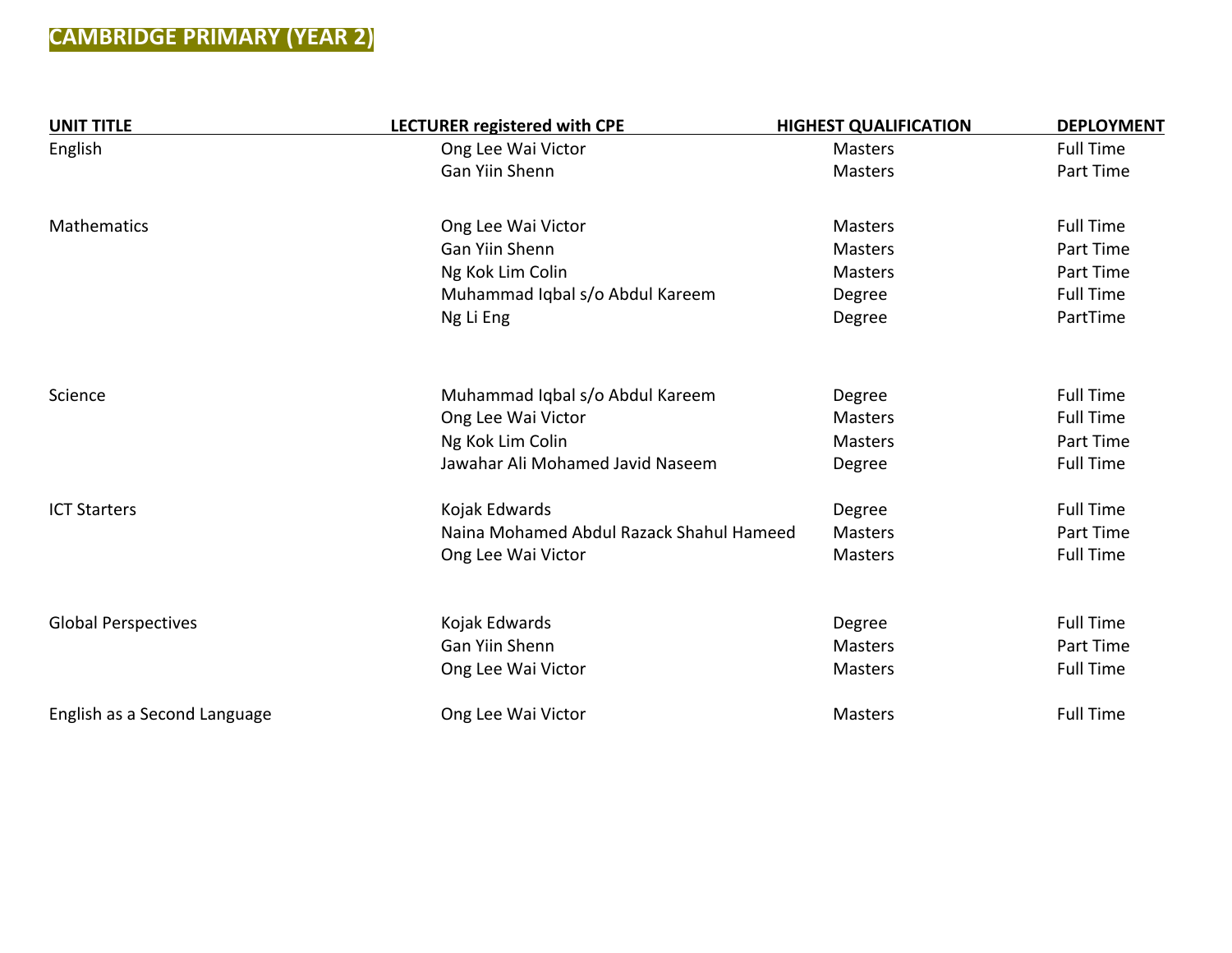# **CAMBRIDGE PRIMARY (YEAR 3)**

| <b>UNIT TITLE</b>            | <b>LECTURER registered with CPE</b>      | <b>HIGHEST QUALIFICATION</b> | <b>DEPLOYMENT</b> |
|------------------------------|------------------------------------------|------------------------------|-------------------|
| English                      | Ong Lee Wai Victor                       | Masters                      | <b>Full Time</b>  |
|                              | Gan Yiin Shenn                           | <b>Masters</b>               | Part Time         |
| <b>Mathematics</b>           | Ong Lee Wai Victor                       | <b>Masters</b>               | <b>Full Time</b>  |
|                              | Gan Yiin Shenn                           | <b>Masters</b>               | Part Time         |
|                              | Ng Kok Lim Colin                         | <b>Masters</b>               | Part Time         |
|                              | Muhammad Iqbal s/o Abdul Kareem          | Degree                       | <b>Full Time</b>  |
|                              | Ng Li Eng                                | Degree                       | PartTime          |
| Science                      | Muhammad Iqbal s/o Abdul Kareem          | Degree                       | <b>Full Time</b>  |
|                              | Ong Lee Wai Victor                       | <b>Masters</b>               | <b>Full Time</b>  |
|                              | Ng Kok Lim Colin                         | <b>Masters</b>               | Part Time         |
|                              | Jawahar Ali Mohamed Javid Naseem         | Degree                       | <b>Full Time</b>  |
|                              | Gan Yiin Shenn                           | Masters                      | Part Time         |
| <b>ICT Starters</b>          | Kojak Edwards                            | Degree                       | <b>Full Time</b>  |
|                              | Naina Mohamed Abdul Razack Shahul Hameed | <b>Masters</b>               | Part Time         |
|                              | Ong Lee Wai Victor                       | <b>Masters</b>               | <b>Full Time</b>  |
|                              |                                          |                              |                   |
| <b>Global Perspectives</b>   | Kojak Edwards                            | Degree                       | <b>Full Time</b>  |
|                              | Gan Yiin Shenn                           | <b>Masters</b>               | Part Time         |
|                              | Ong Lee Wai Victor                       | Masters                      | <b>Full Time</b>  |
| English as a Second Language | Ong Lee Wai Victor                       | Masters                      | <b>Full Time</b>  |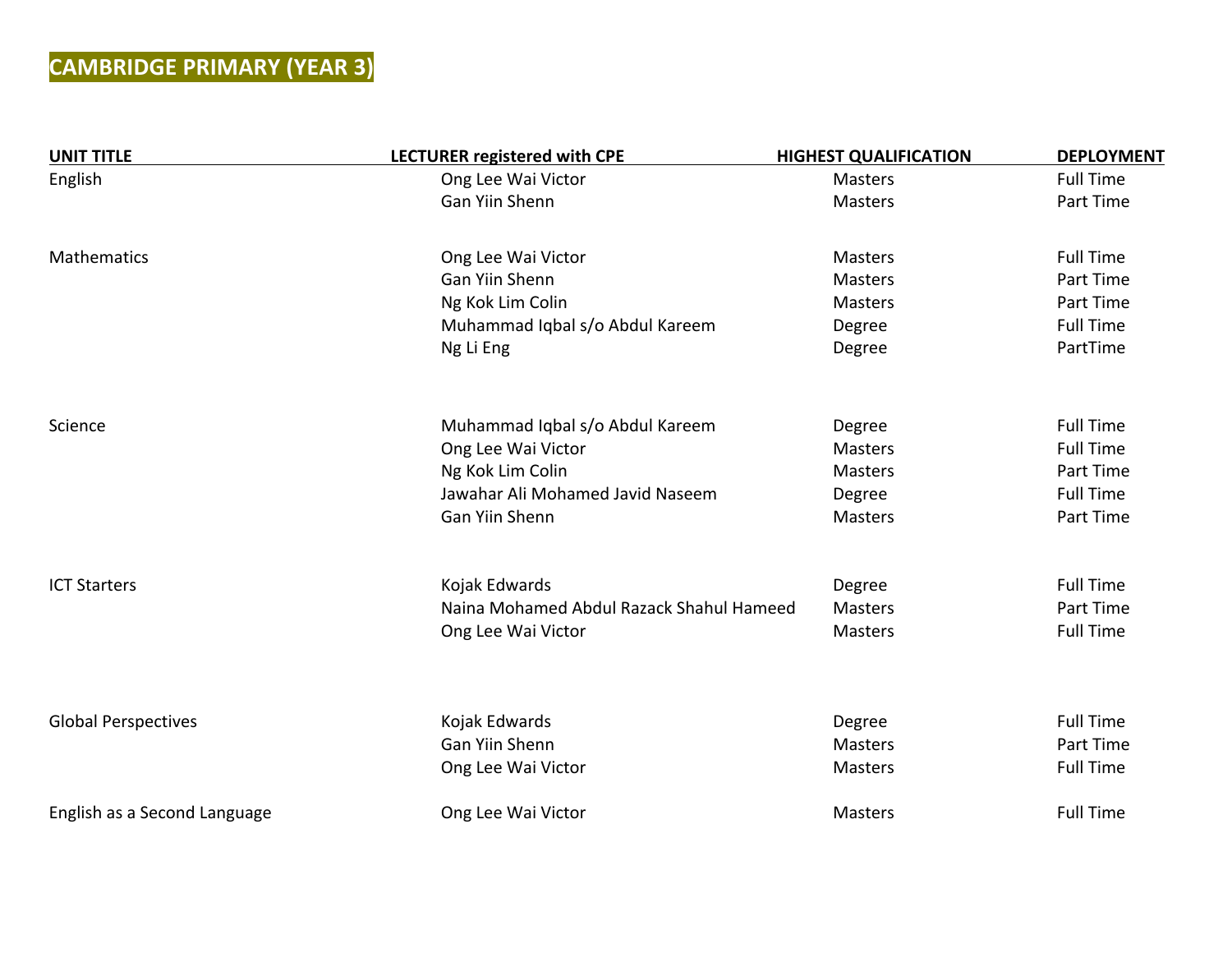## **CAMBRIDGE PRIMARY (YEAR 4)**

| <b>UNIT TITLE</b>            | <b>LECTURER registered with CPE</b>      | <b>HIGHEST QUALIFICATION</b> | <b>DEPLOYMENT</b> |
|------------------------------|------------------------------------------|------------------------------|-------------------|
| English                      | Ong Lee Wai Victor                       | <b>Masters</b>               | <b>Full Time</b>  |
|                              | Gan Yiin Shenn                           | Masters                      | Part Time         |
| Mathematics                  | Ong Lee Wai Victor                       | <b>Masters</b>               | <b>Full Time</b>  |
|                              | <b>Gan Yiin Shenn</b>                    | <b>Masters</b>               | Part Time         |
|                              | Ng Kok Lim Colin                         | Masters                      | Part Time         |
|                              | Muhammad Iqbal s/o Abdul Kareem          | Degree                       | <b>Full Time</b>  |
|                              | Ng Li Eng                                | Degree                       | PartTime          |
| Science                      | Muhammad Iqbal s/o Abdul Kareem          | Degree                       | <b>Full Time</b>  |
|                              | Ong Lee Wai Victor                       | <b>Masters</b>               | <b>Full Time</b>  |
|                              | Ng Kok Lim Colin                         | Masters                      | Part Time         |
|                              | Jawahar Ali Mohamed Javid Naseem         | Degree                       | <b>Full Time</b>  |
|                              | Gan Yiin Shenn                           | <b>Masters</b>               | Part Time         |
| <b>ICT Starters</b>          | Kojak Edwards                            | Degree                       | <b>Full Time</b>  |
|                              | Naina Mohamed Abdul Razack Shahul Hameed | Masters                      | Part Time         |
|                              | Ong Lee Wai Victor                       | Masters                      | <b>Full Time</b>  |
|                              |                                          |                              |                   |
| <b>Global Perspectives</b>   | Kojak Edwards                            | Degree                       | <b>Full Time</b>  |
|                              | Gan Yiin Shenn                           | <b>Masters</b>               | Part Time         |
|                              | Ong Lee Wai Victor                       | <b>Masters</b>               | <b>Full Time</b>  |
| English as a Second Language | Ong Lee Wai Victor                       | Masters                      | <b>Full Time</b>  |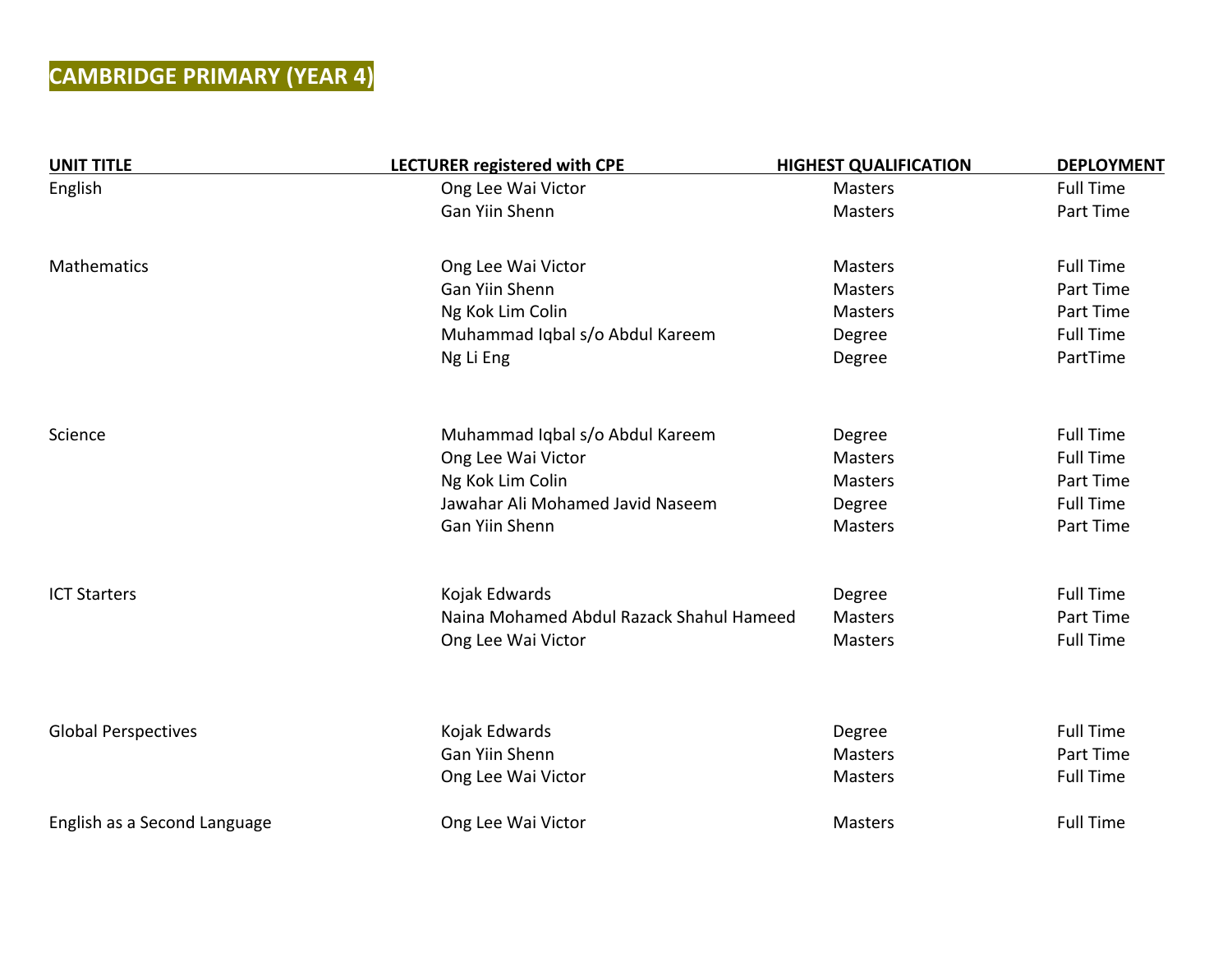## **CAMBRIDGE PRIMARY (YEAR 5)**

| <b>UNIT TITLE</b>            | <b>LECTURER registered with CPE</b>      | <b>HIGHEST QUALIFICATION</b> | <b>DEPLOYMENT</b> |
|------------------------------|------------------------------------------|------------------------------|-------------------|
| English                      | Ong Lee Wai Victor                       | Masters                      | <b>Full Time</b>  |
|                              | Gan Yiin Shenn                           | Masters                      | Part Time         |
| Mathematics                  | Ong Lee Wai Victor                       | <b>Masters</b>               | <b>Full Time</b>  |
|                              | <b>Gan Yiin Shenn</b>                    | <b>Masters</b>               | Part Time         |
|                              | Ng Kok Lim Colin                         | <b>Masters</b>               | Part Time         |
|                              | Muhammad Iqbal s/o Abdul Kareem          | Degree                       | <b>Full Time</b>  |
|                              | Ng Li Eng                                | Degree                       | PartTime          |
| Science                      | Muhammad Iqbal s/o Abdul Kareem          | Degree                       | <b>Full Time</b>  |
|                              | Ong Lee Wai Victor                       | <b>Masters</b>               | <b>Full Time</b>  |
|                              | Ng Kok Lim Colin                         | <b>Masters</b>               | Part Time         |
|                              | Jawahar Ali Mohamed Javid Naseem         | Degree                       | <b>Full Time</b>  |
|                              | Gan Yiin Shenn                           | Masters                      | Part Time         |
| <b>ICT Starters</b>          | Kojak Edwards                            | Degree                       | <b>Full Time</b>  |
|                              | Naina Mohamed Abdul Razack Shahul Hameed | <b>Masters</b>               | Part Time         |
|                              | Ong Lee Wai Victor                       | <b>Masters</b>               | <b>Full Time</b>  |
|                              |                                          |                              |                   |
| <b>Global Perspectives</b>   | Kojak Edwards                            | Degree                       | <b>Full Time</b>  |
|                              | Gan Yiin Shenn                           | <b>Masters</b>               | Part Time         |
|                              | Ong Lee Wai Victor                       | <b>Masters</b>               | <b>Full Time</b>  |
| English as a Second Language | Ong Lee Wai Victor                       | Masters                      | <b>Full Time</b>  |